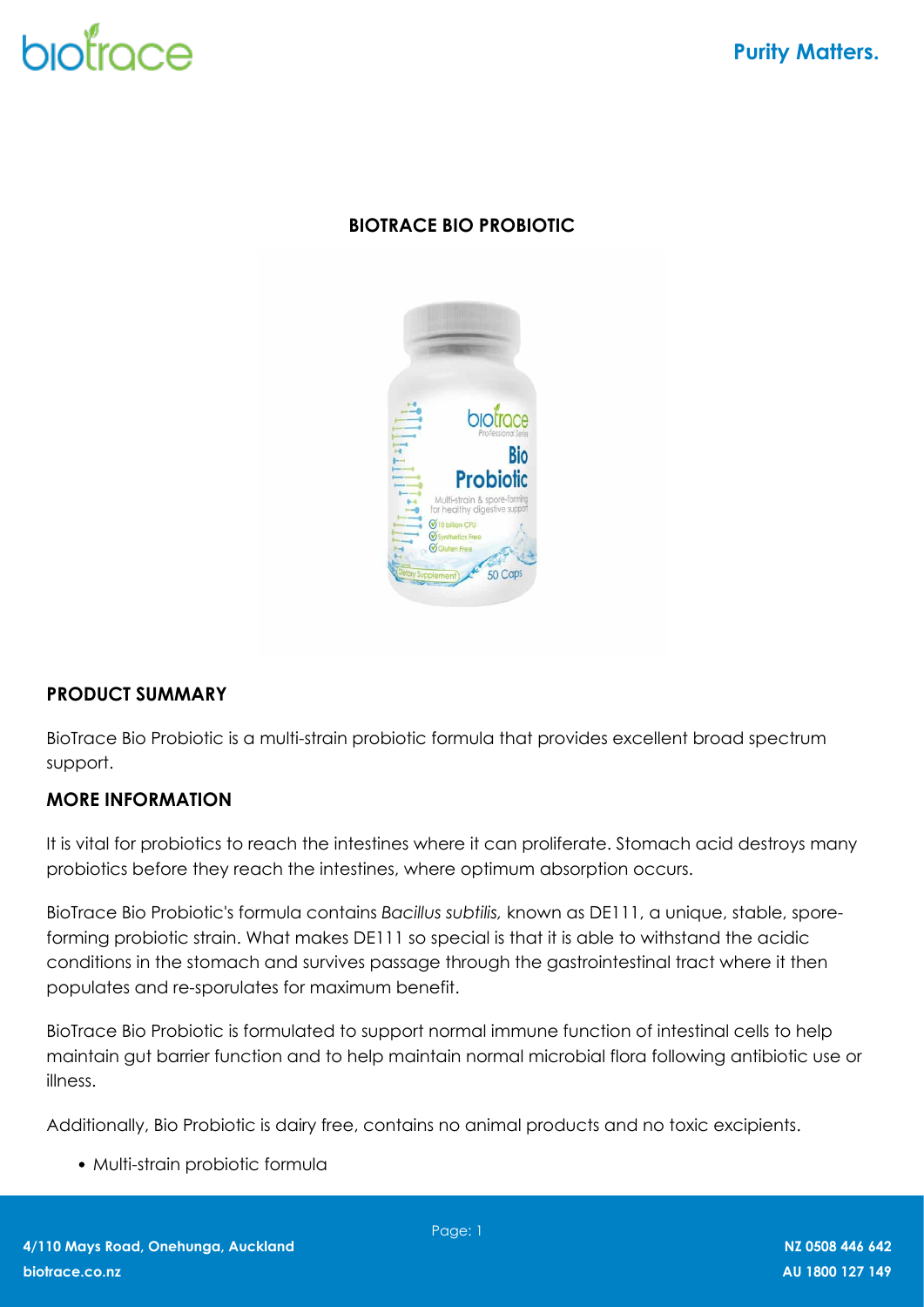# biotrace

- Helps balance the microbiome and support healthy digestive function
- Helps support immune health
- Supports normal bowel movement and gastrointestinal comfort and normal bowel regularity.
- Contains DE111, a stable spore-forming probiotic for intestinal immune support

TAPS PP8239

**SKU:** 800-160 | **Categories:** [BioTrace](https://biotrace.co.nz/product-category/brand/biotrace/), [Brand](https://biotrace.co.nz/product-category/brand/), [Herbs, Minerals & Vitamins,](https://biotrace.co.nz/product-category/brand/biotrace/herbs-minerals-vitamins/) [Retail Products](https://biotrace.co.nz/product-category/retail-products/) | **Tags:** [Digestion](https://biotrace.co.nz/product-tag/digestion/), [gut](https://biotrace.co.nz/product-tag/gut-health/) [health,](https://biotrace.co.nz/product-tag/gut-health/) [probiotic](https://biotrace.co.nz/product-tag/probiotic/)



#### **PRODUCT FORMULATION**

### **Serving Size 1 Capsule - 125 mg Probiotic Blend 10 Billion CFU**

*Saccharomyces boulardii, Bacillus subtilis DE111®, Bacillus coagulans, Bacillus clausii*

**Other Ingredients:** Low moisture rice dextrin, medium chain triglycerides (MCT), vegetable capsule.